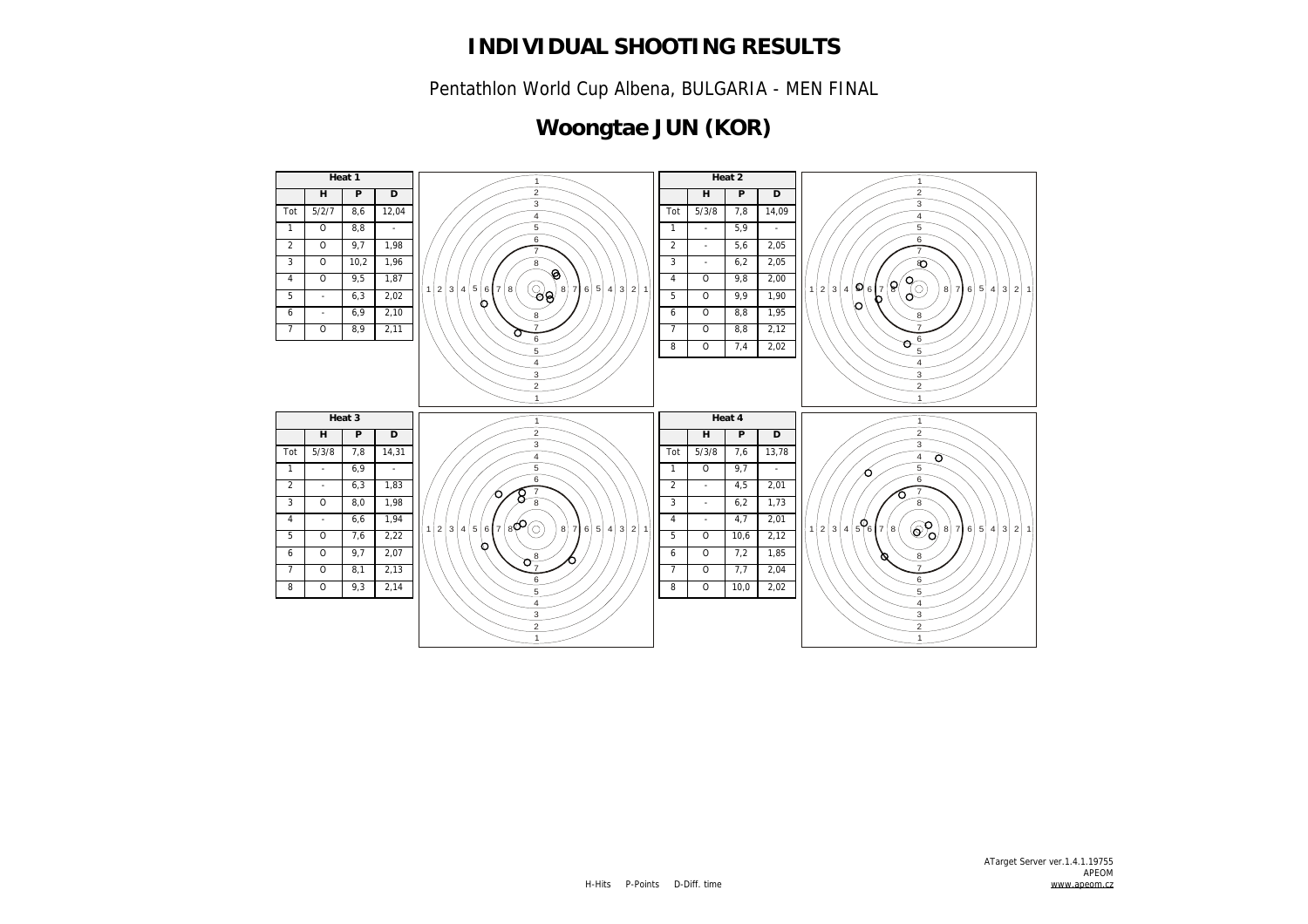Pentathlon World Cup Albena, BULGARIA - MEN FINAL

## **Mohanad SHABAN (EGY)**

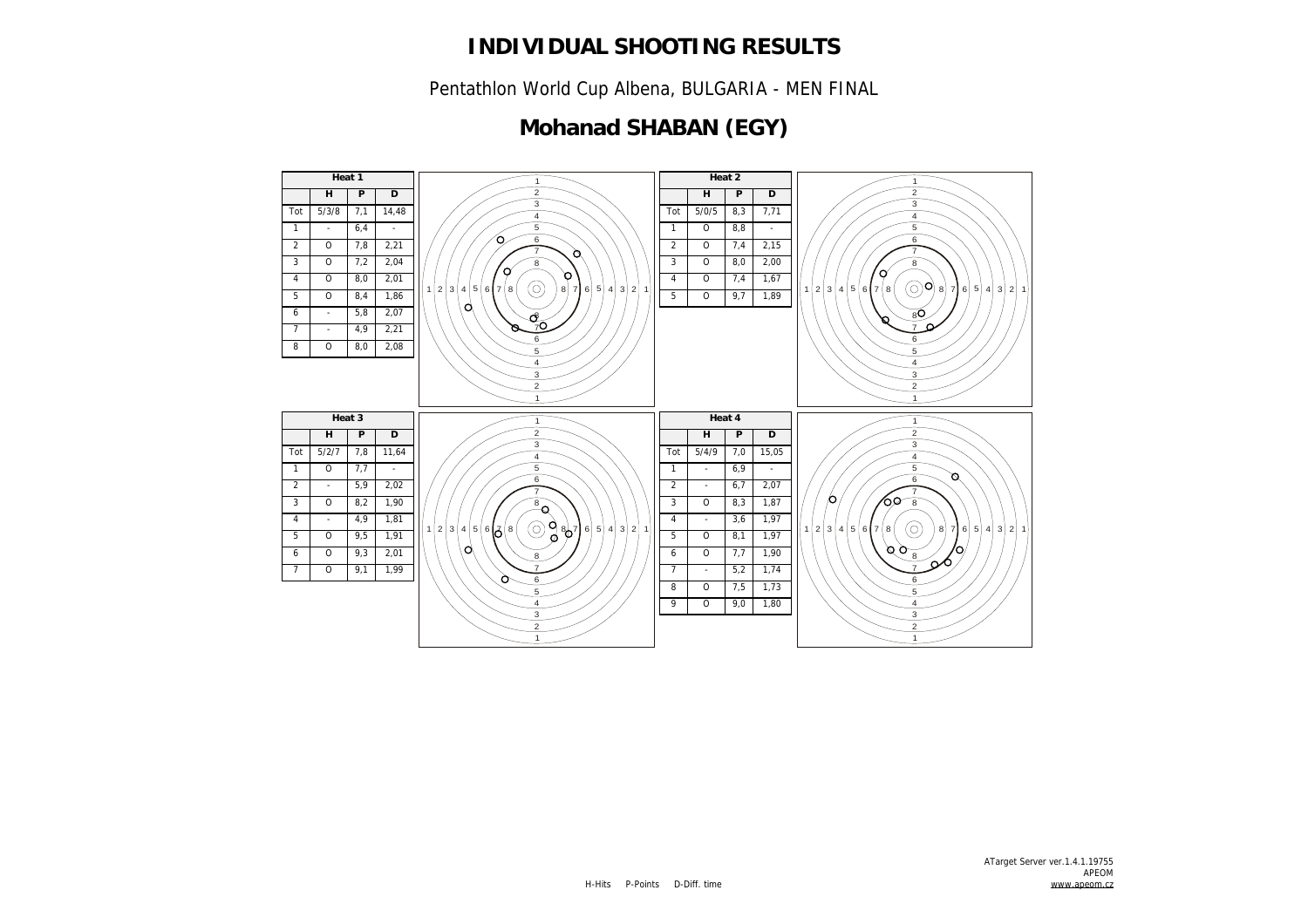Pentathlon World Cup Albena, BULGARIA - MEN FINAL

## **Joseph CHOONG (GBR)**

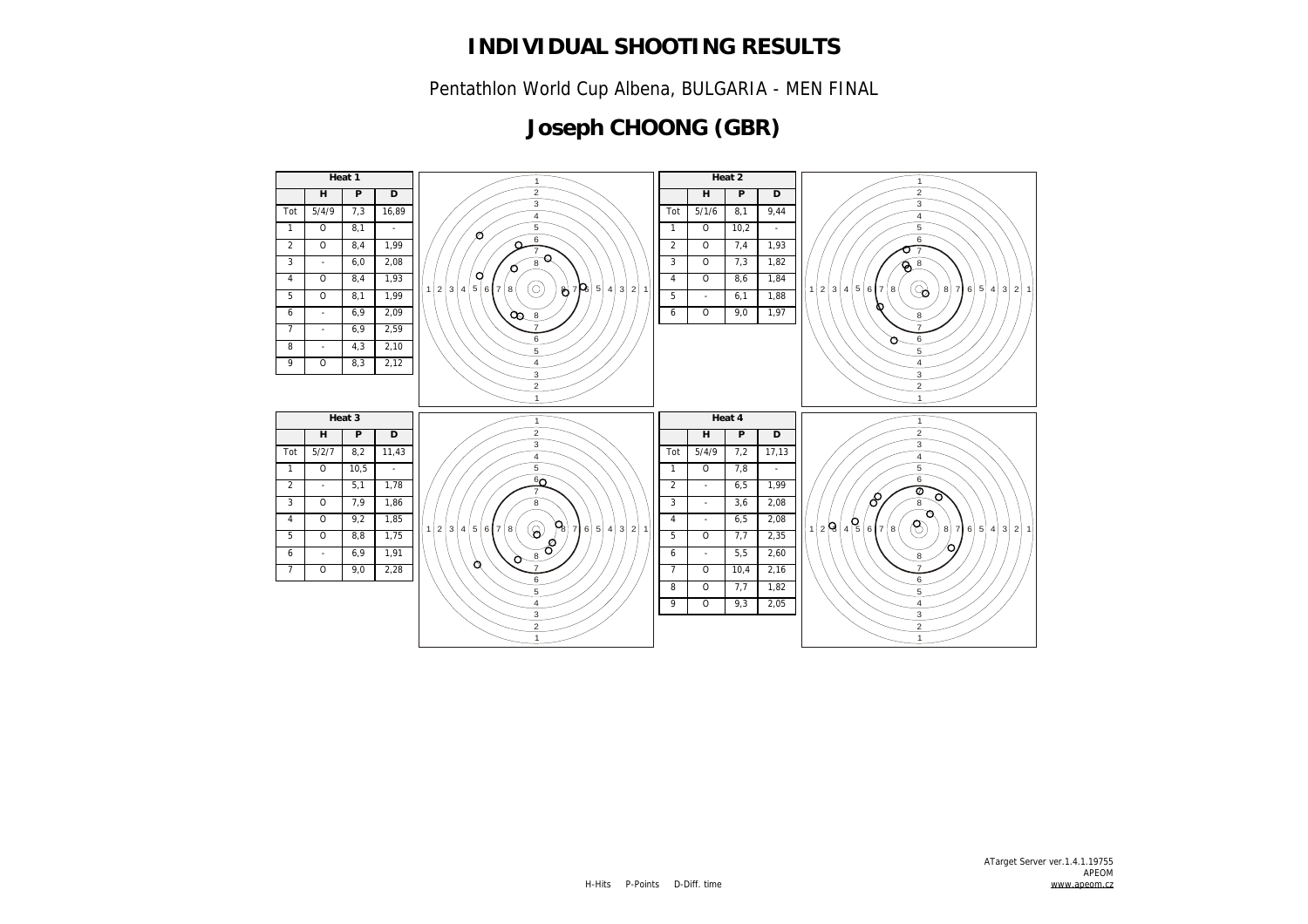Pentathlon World Cup Albena, BULGARIA - MEN FINAL

# **Jinhwa JUNG (KOR)**

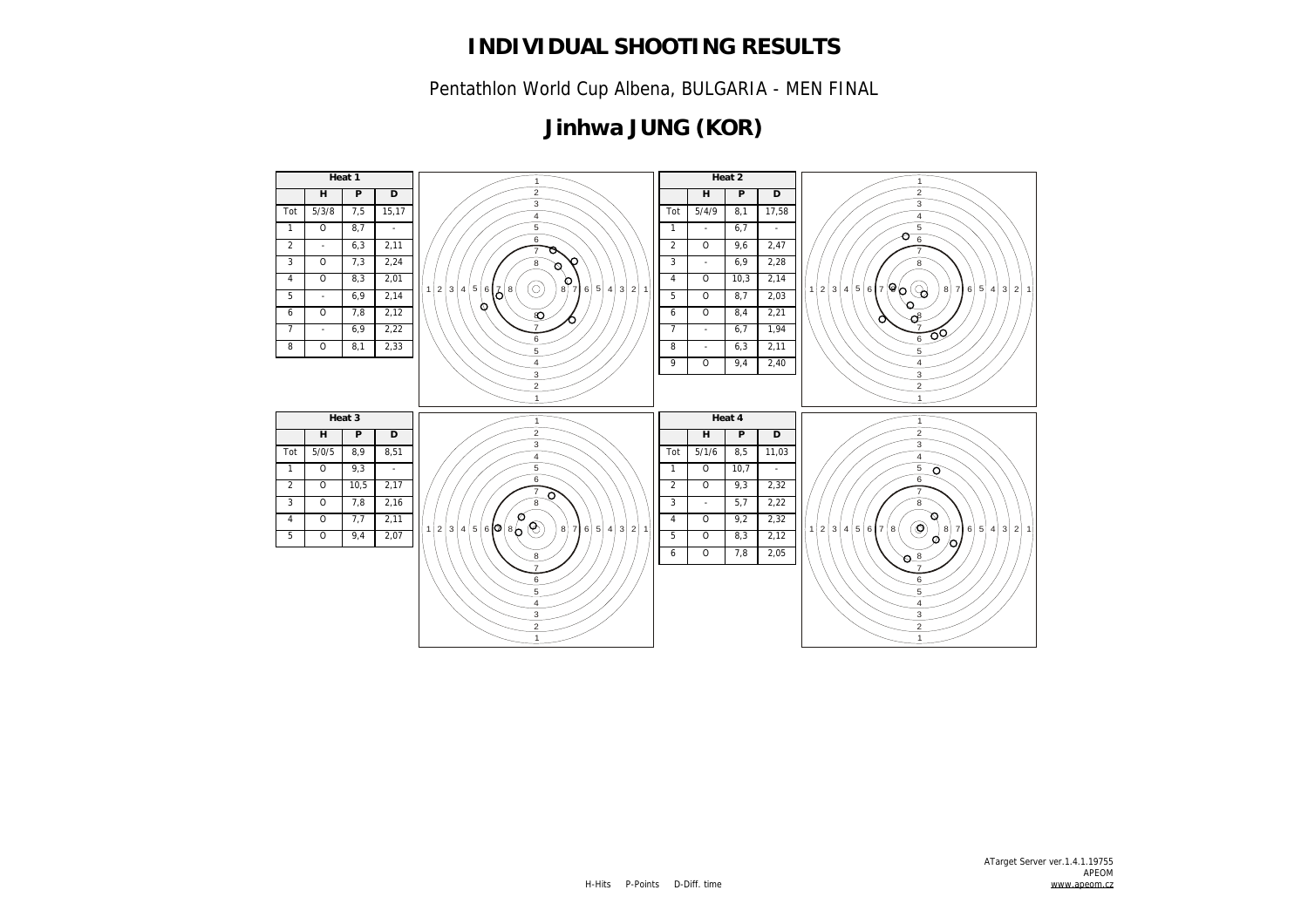Pentathlon World Cup Albena, BULGARIA - MEN FINAL

## **Christopher PATTE (FRA)**

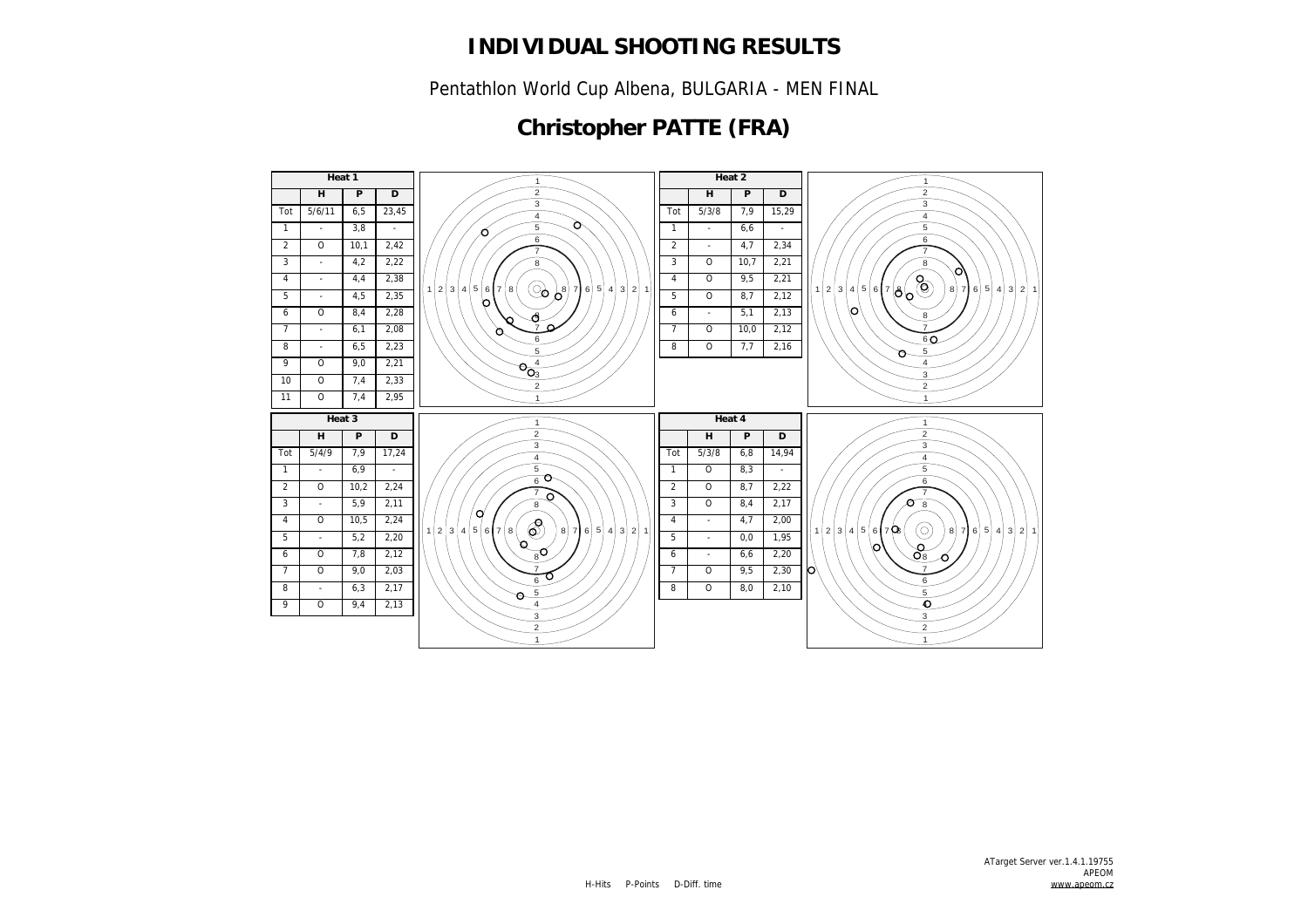Pentathlon World Cup Albena, BULGARIA - MEN FINAL

# **Changwan SEO (KOR)**

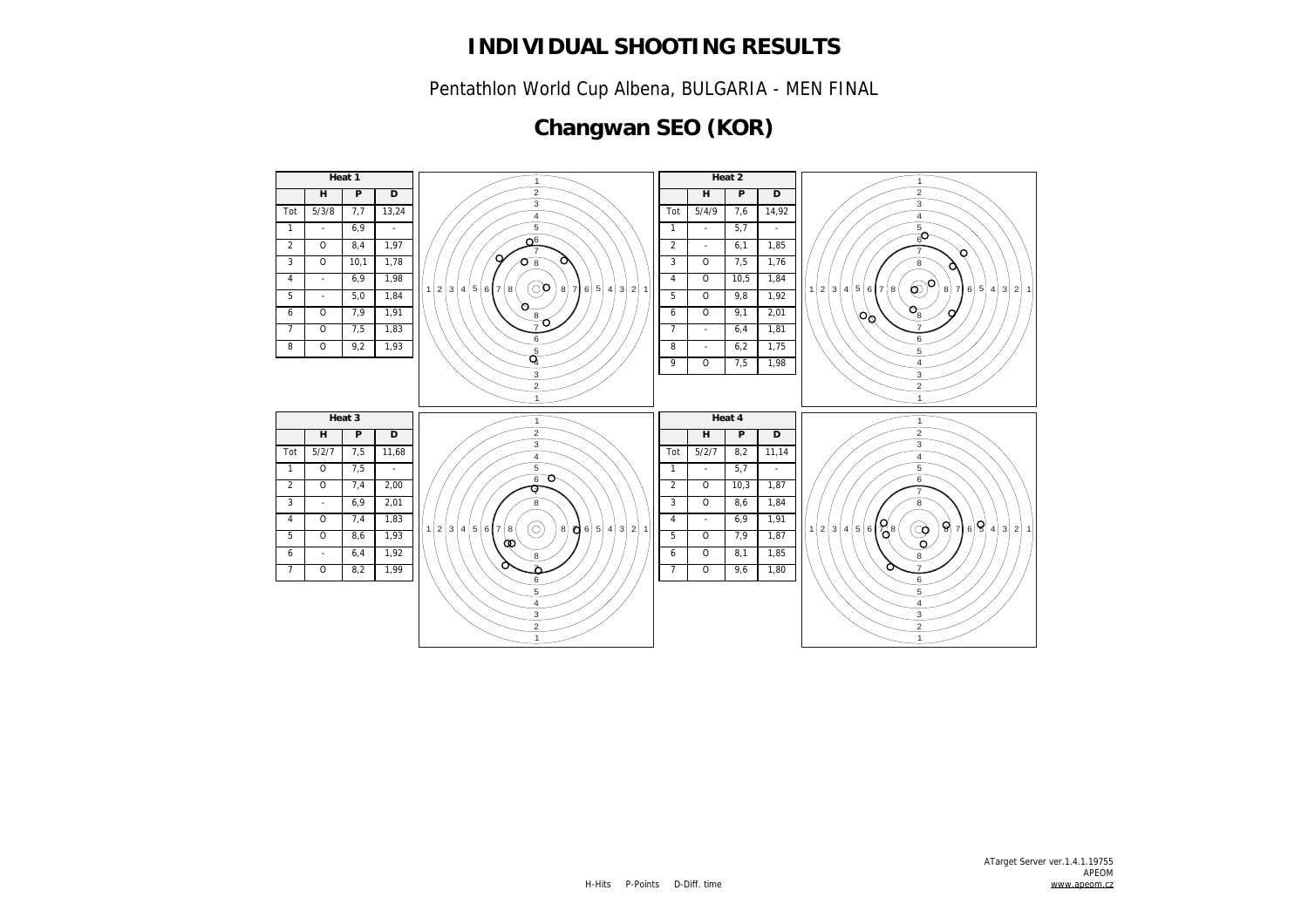Pentathlon World Cup Albena, BULGARIA - MEN FINAL

## **Todor MIHALEV (BUL)**

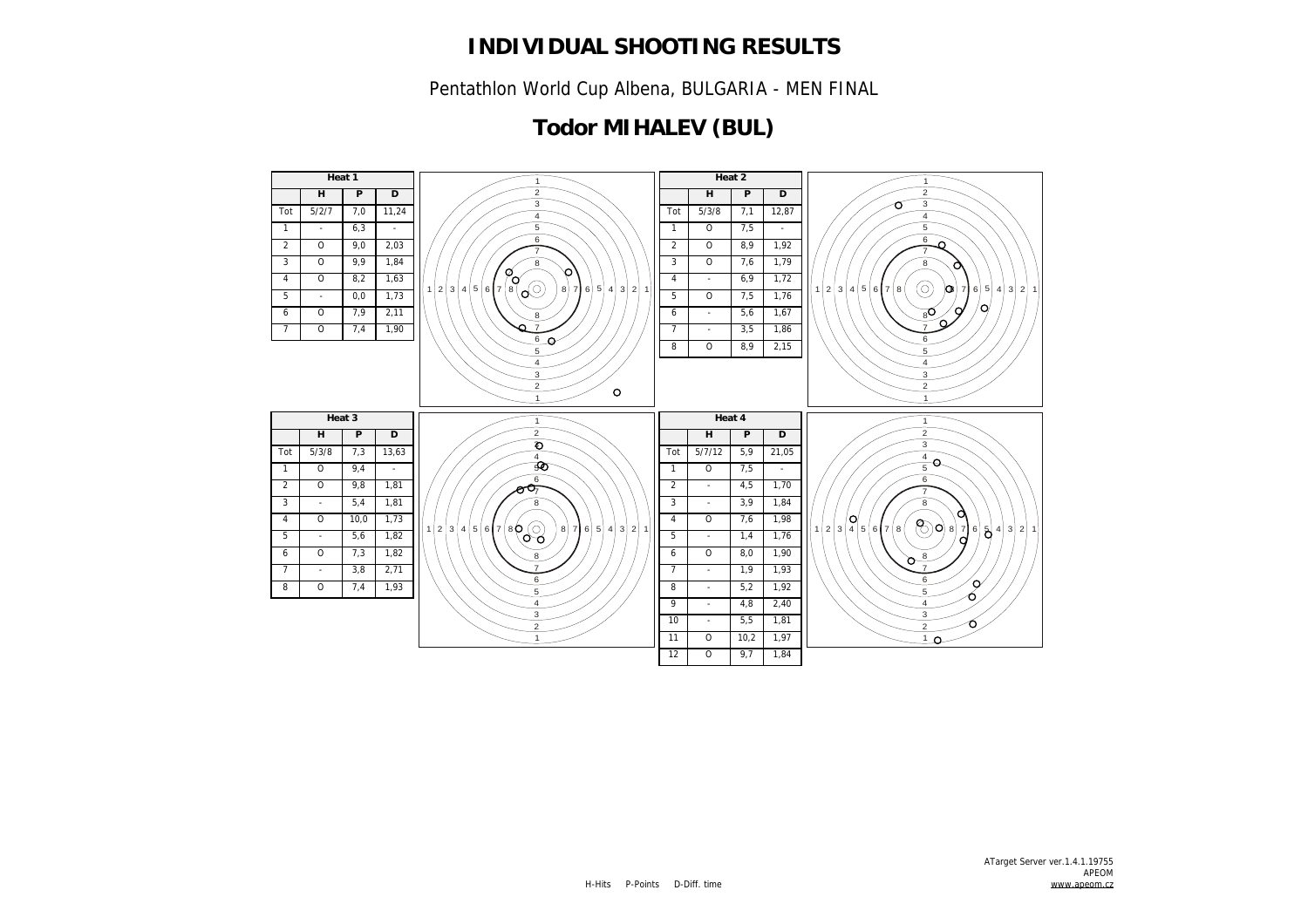Pentathlon World Cup Albena, BULGARIA - MEN FINAL

## **Balazs SZEP (HUN)**

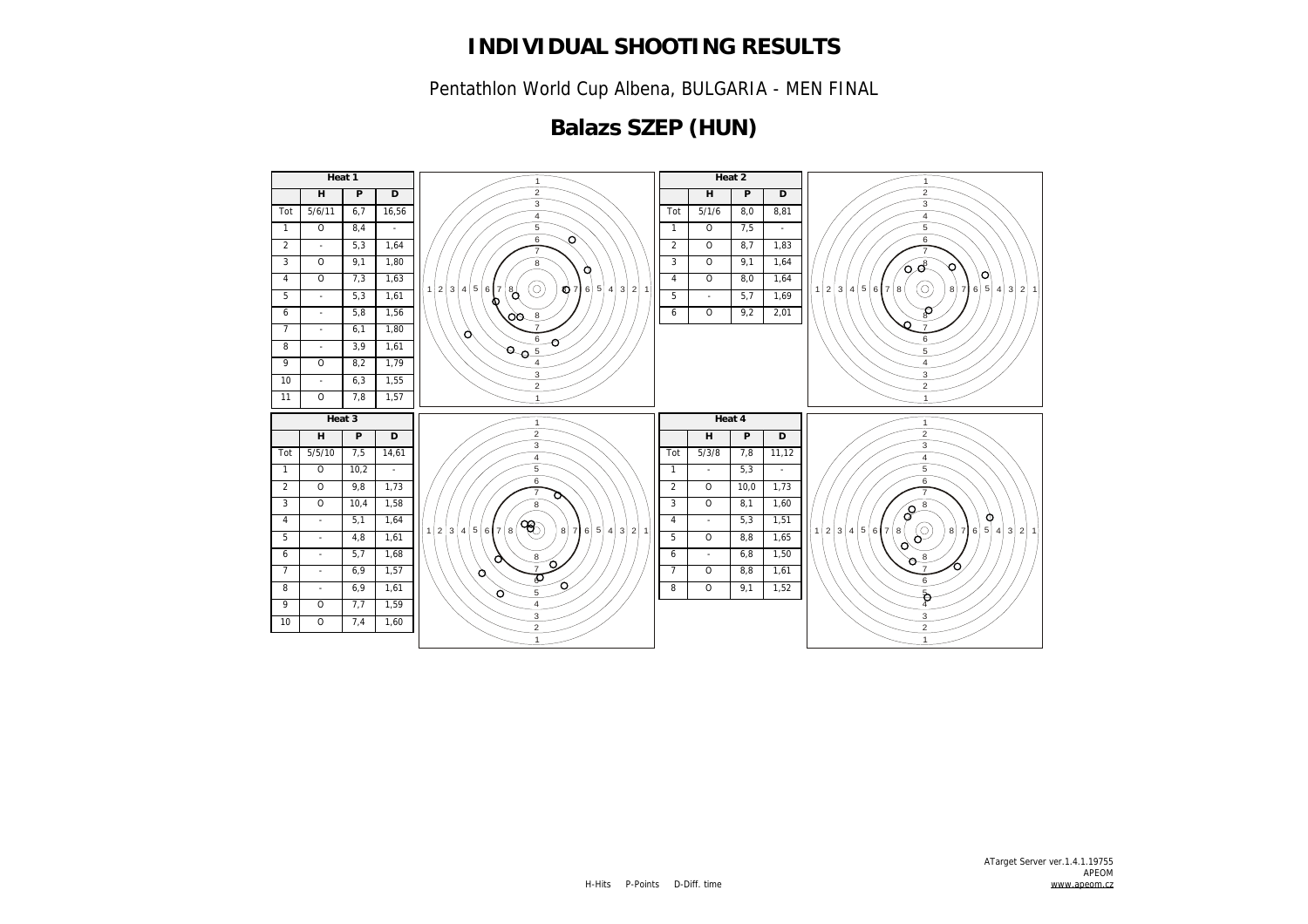Pentathlon World Cup Albena, BULGARIA - MEN FINAL

## **Richard BERECZKI (HUN)**

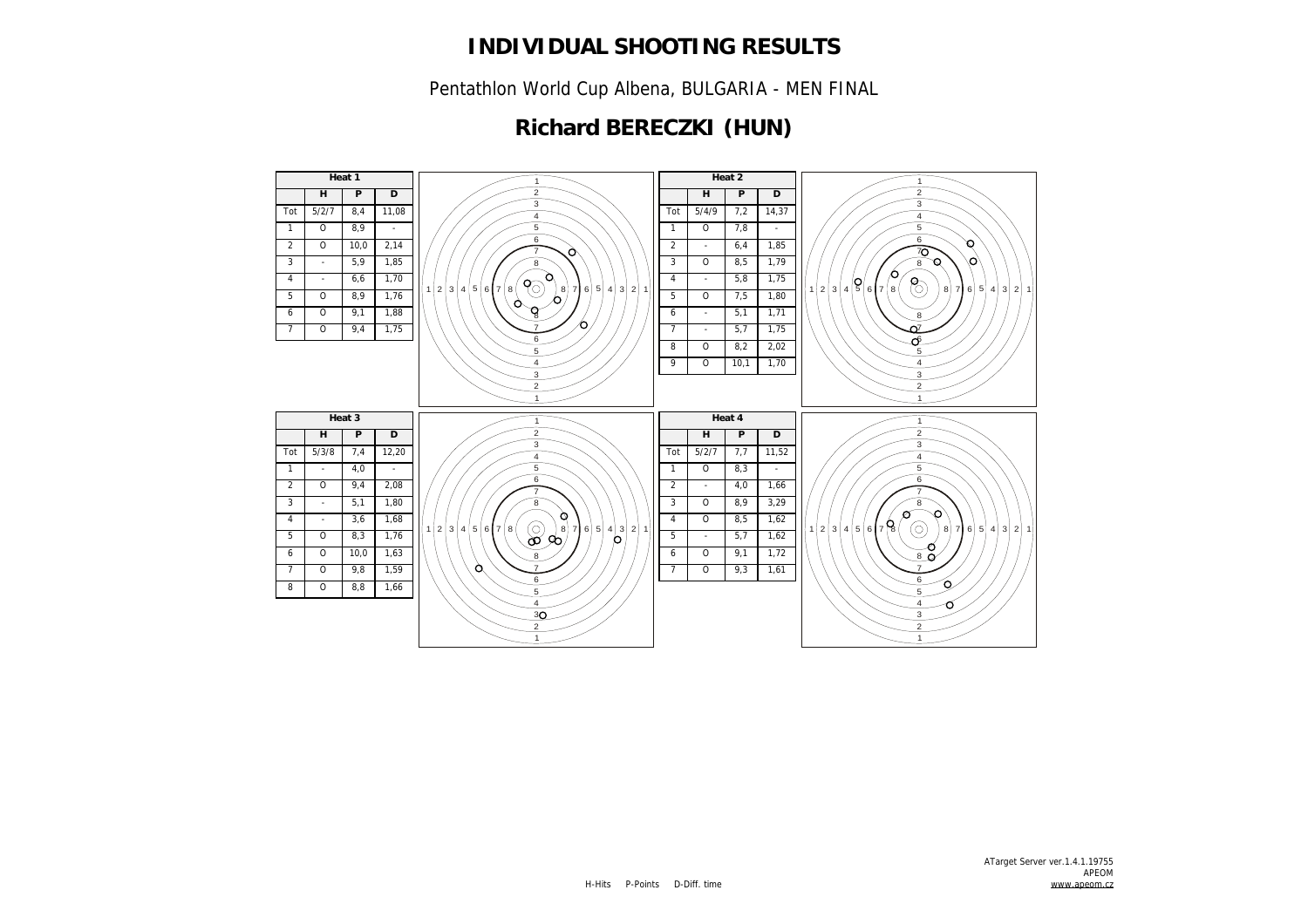Pentathlon World Cup Albena, BULGARIA - MEN FINAL

## **Duilio CARRILLO (MEX)**

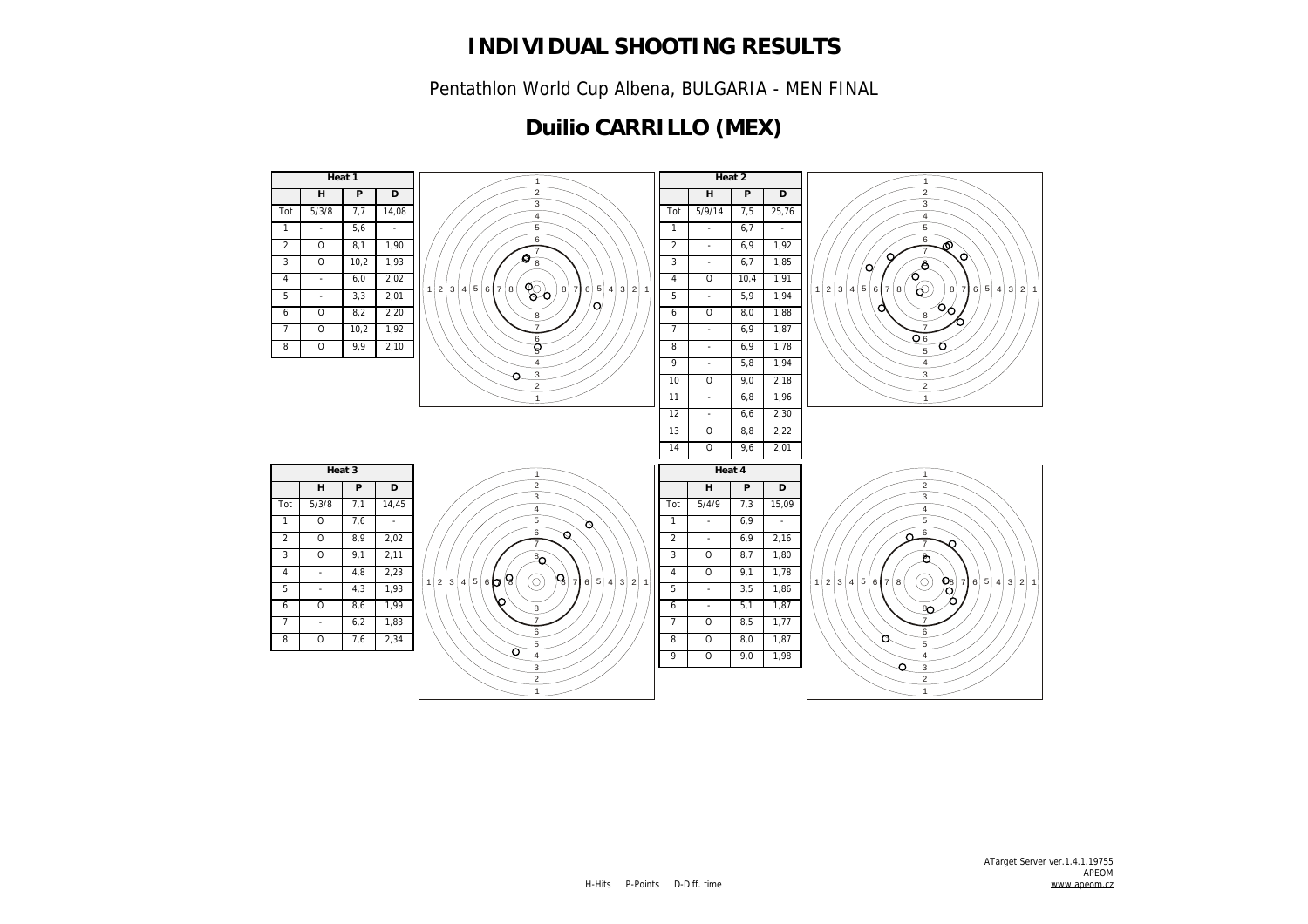Pentathlon World Cup Albena, BULGARIA - MEN FINAL

# **Gergely REGOS (HUN)**

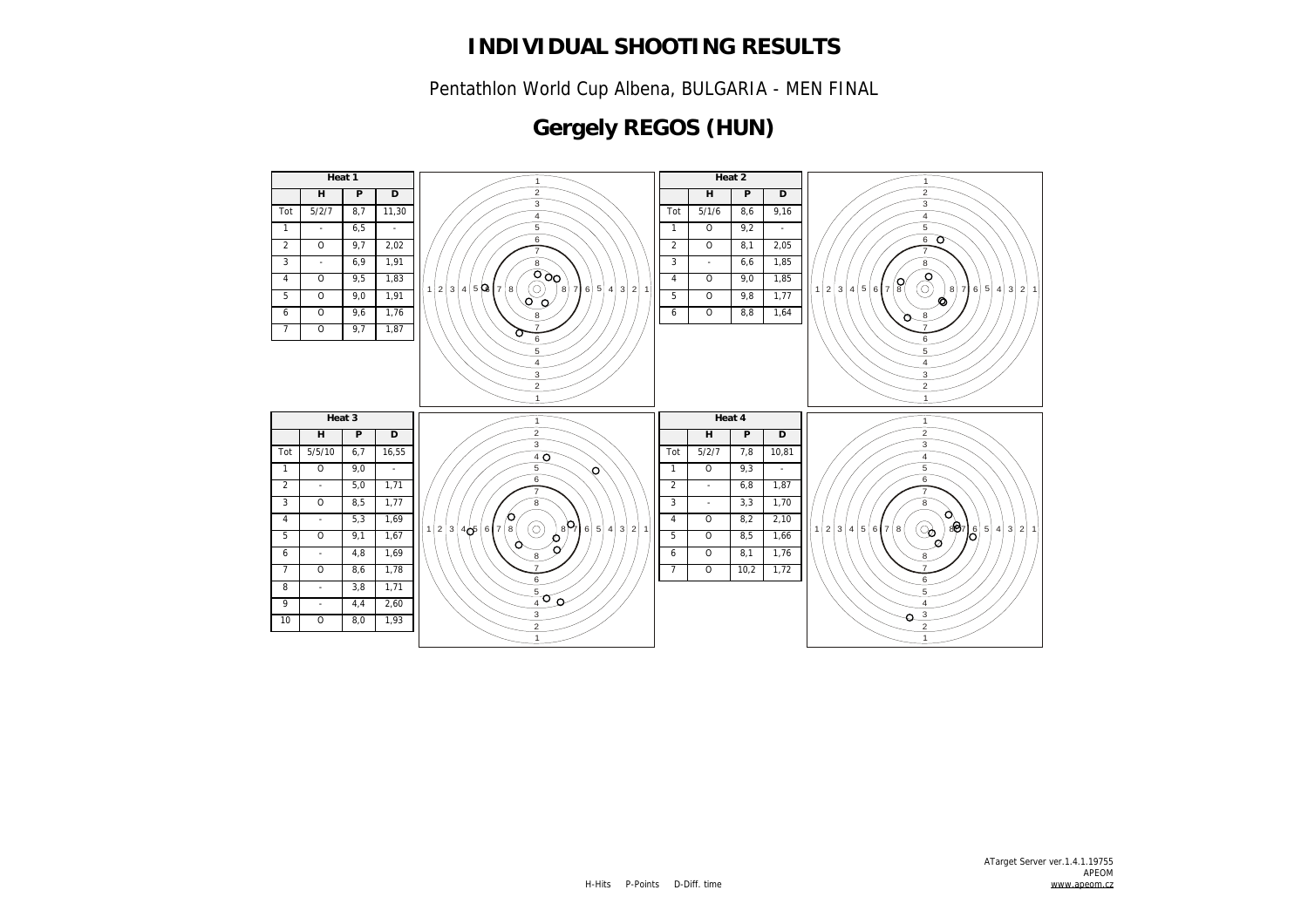Pentathlon World Cup Albena, BULGARIA - MEN FINAL

# **Marek GRYCZ (CZE)**

![](_page_11_Figure_3.jpeg)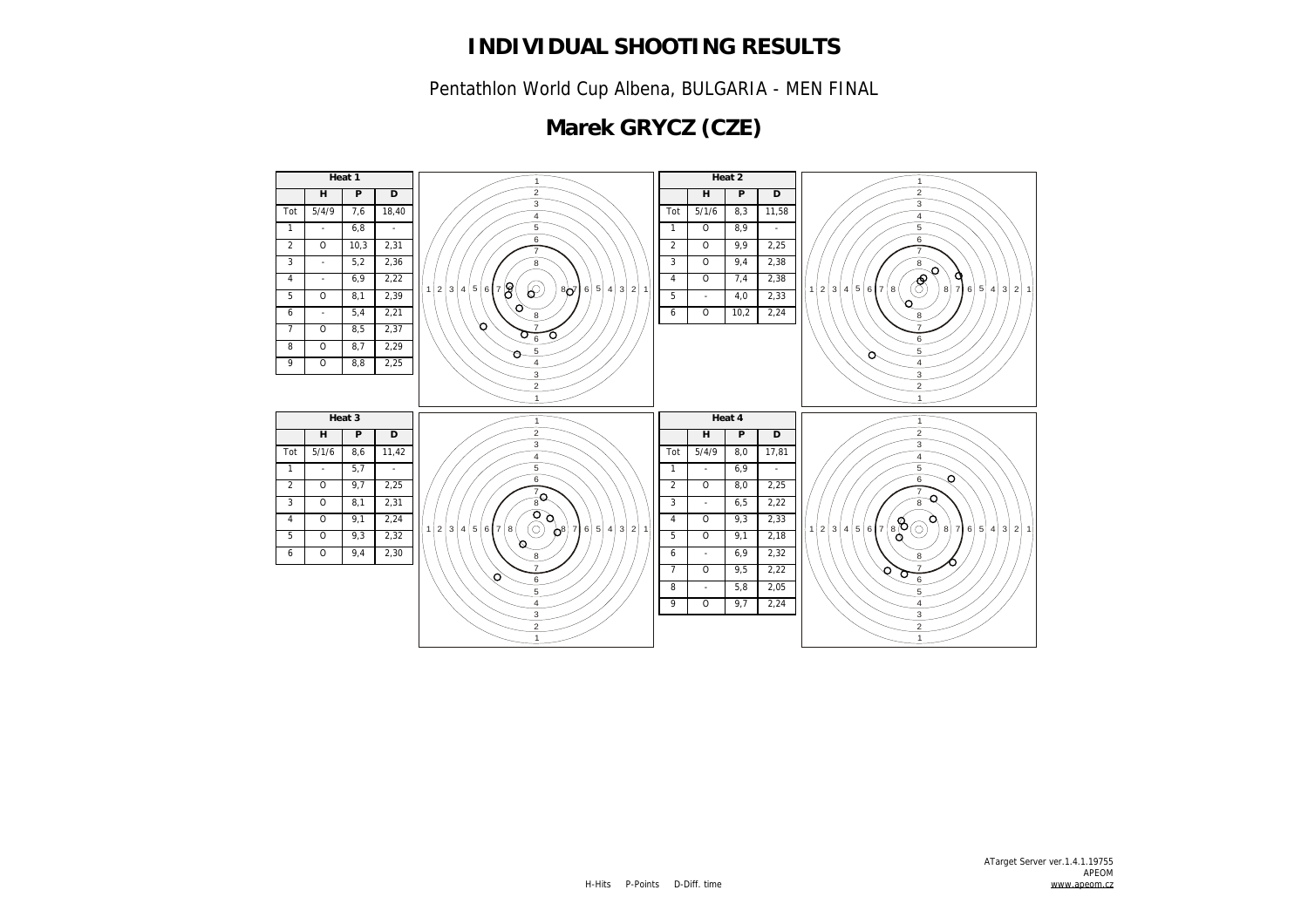Pentathlon World Cup Albena, BULGARIA - MEN FINAL

## **M. Faly DOGUE (GER)**

![](_page_12_Figure_3.jpeg)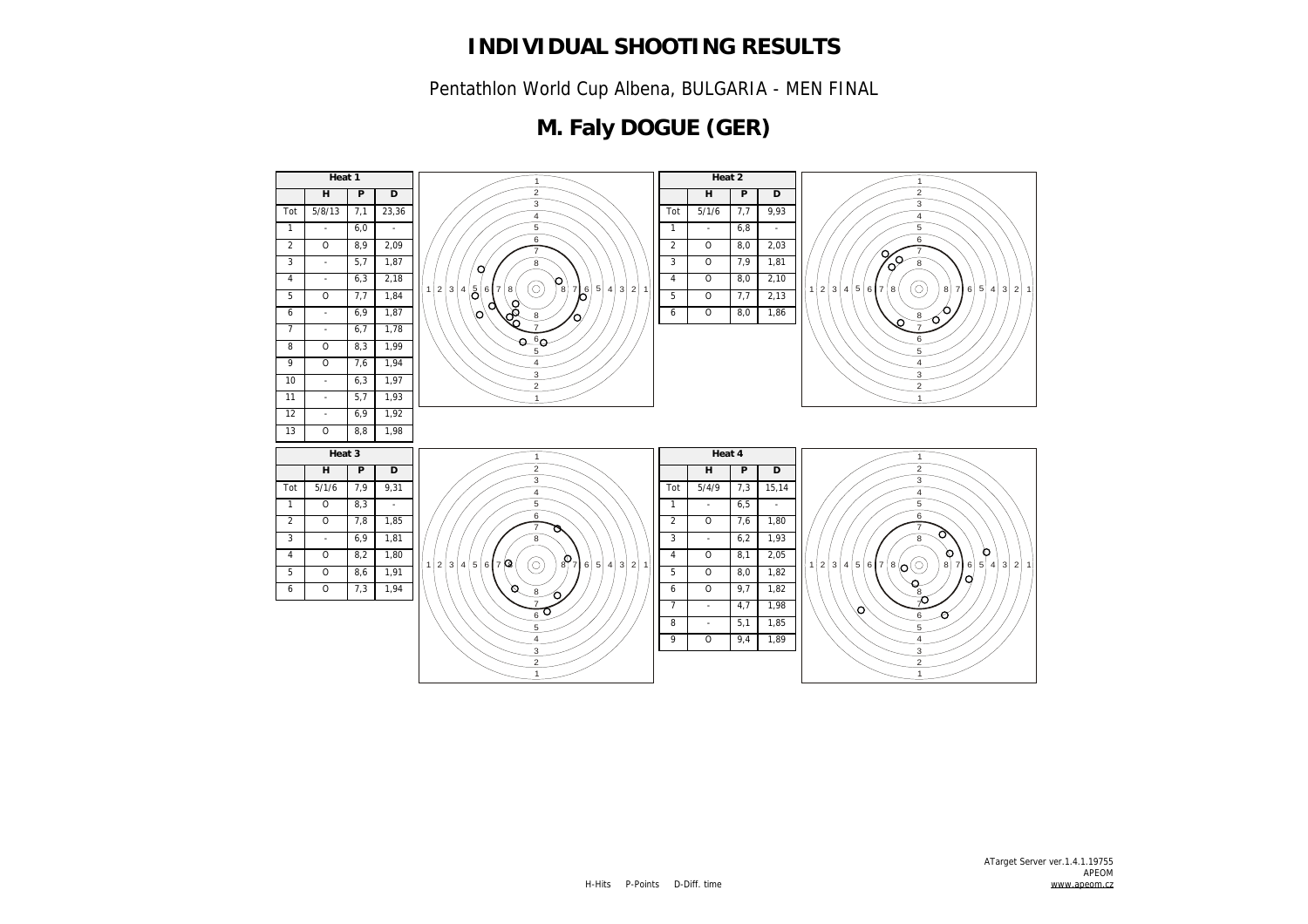Pentathlon World Cup Albena, BULGARIA - MEN FINAL

## **Ahmed HAMED (EGY)**

![](_page_13_Figure_3.jpeg)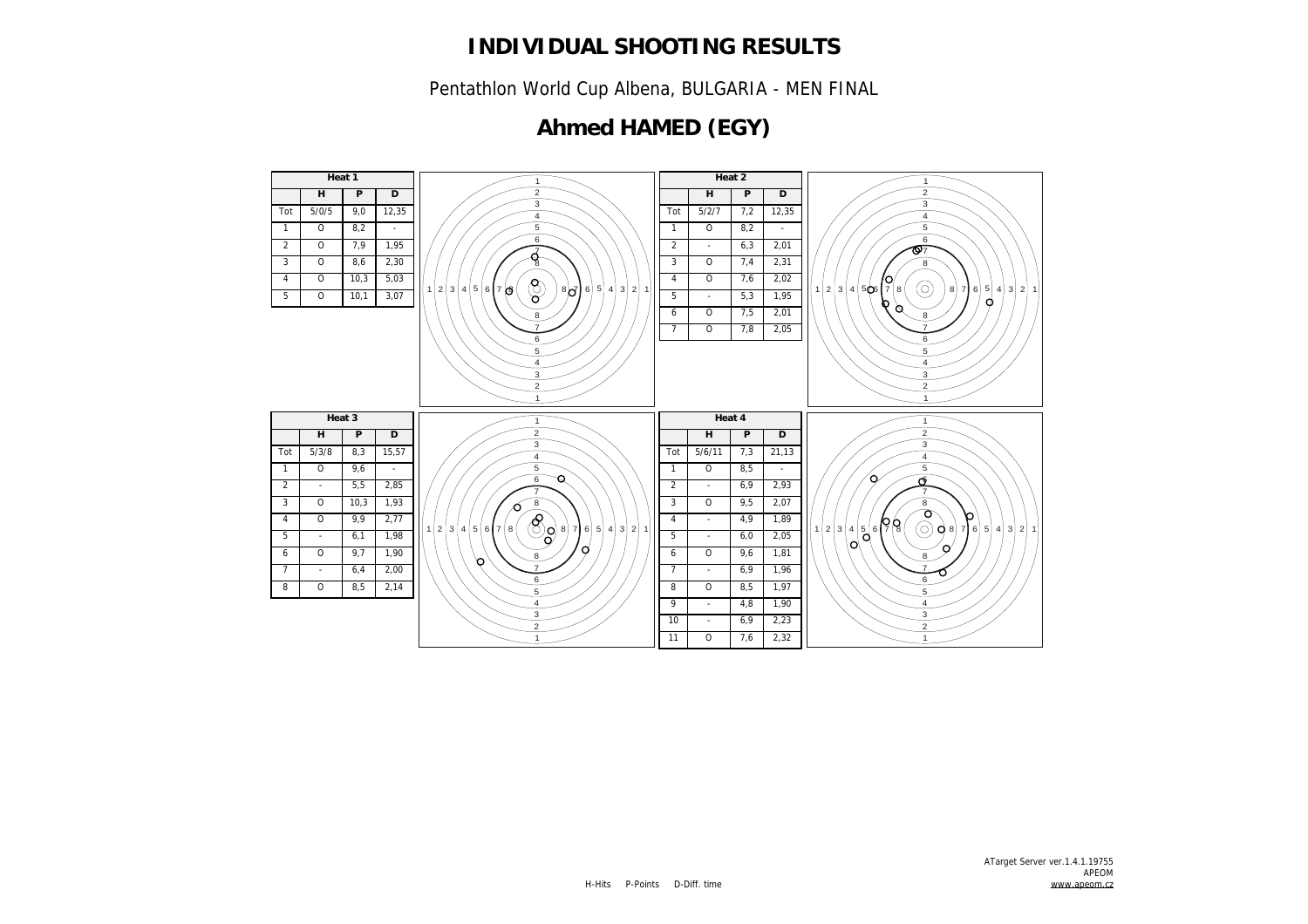Pentathlon World Cup Albena, BULGARIA - MEN FINAL

## **Bugra UNAL (TUR)**

![](_page_14_Figure_3.jpeg)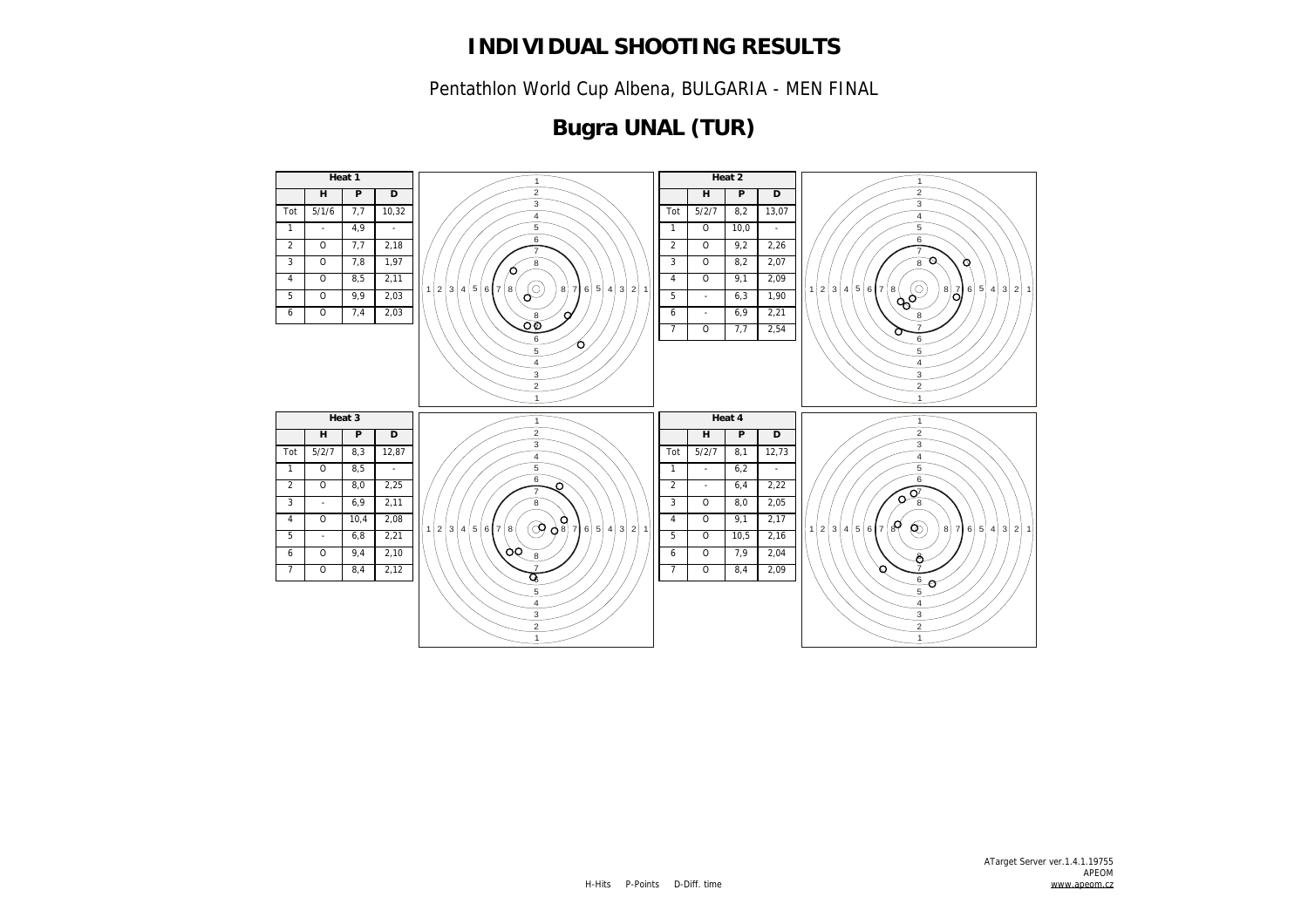Pentathlon World Cup Albena, BULGARIA - MEN FINAL

## **Pierre DEJARDIN (FRA)**

![](_page_15_Figure_3.jpeg)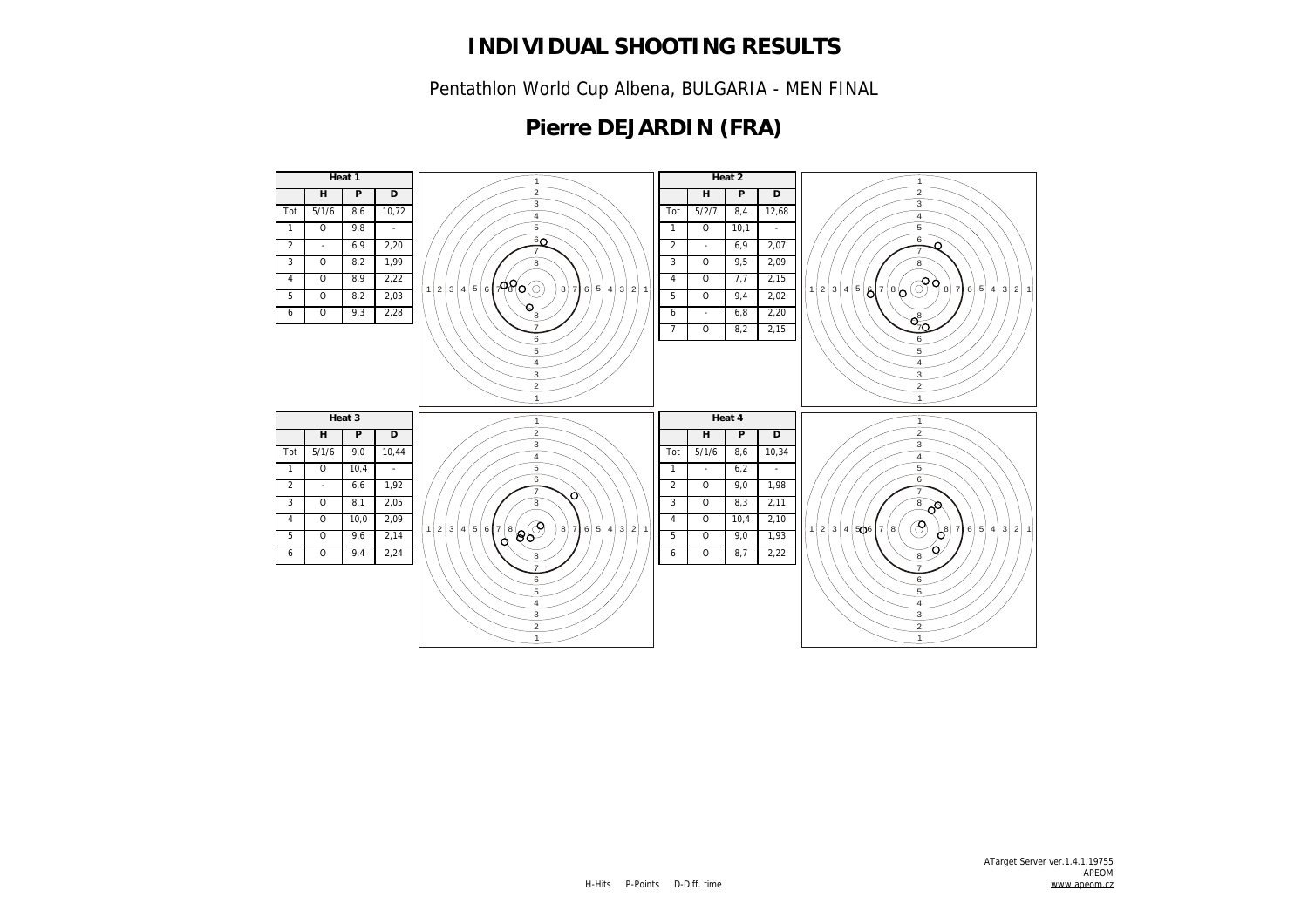Pentathlon World Cup Albena, BULGARIA - MEN FINAL

# **Jan KUF (CZE)**

![](_page_16_Figure_3.jpeg)